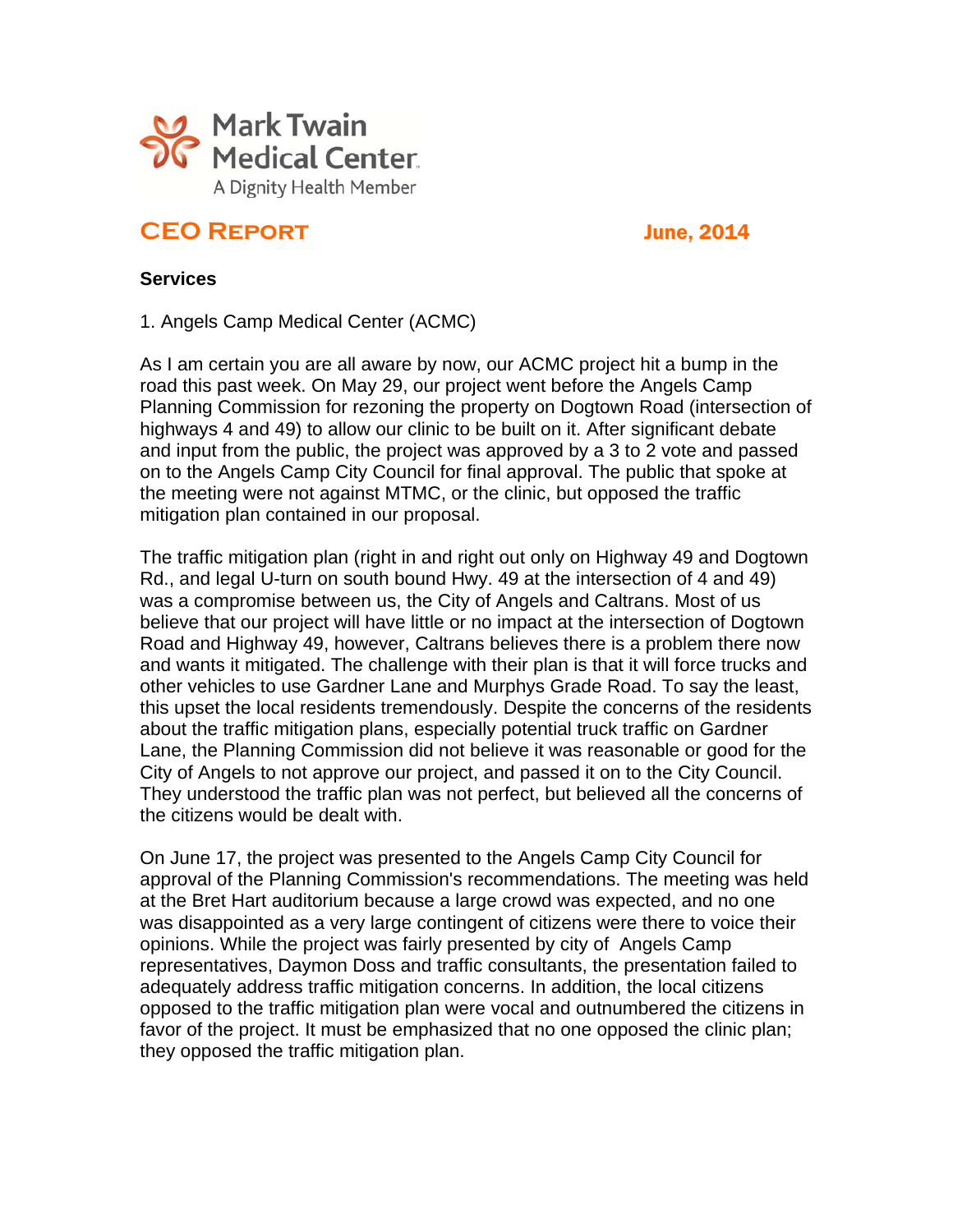As a result, the City Council voted to send the project back to the Planning Commission for further work on the traffic mitigation plan. It should be noted that prior to the City Council meeting, representatives from MTMC and the District met with Council Members that were willing to meet with us. As we have dug into this traffic issue further, we discovered that the City of Angels Camp has known about the traffic concerns at Dogtown Road and Highway since 49 before the Highway 4 Bypass went in. In fact, the Angels Camp City Council approved a resolution in 2000 to address issue so that Caltrans would proceed with the bypass. While the issue was studied, no action was taken by the City, and is now impacting all development around the Highway 4 and 49 intersection.

As a result of the action taken by the City Council we are doing several things. First, we are not abandoning the site. We are only one vote away from being able to put a shovel in the ground. We are collectively working with the local residents, City of Angels and Caltrans to explore all feasible traffic mitigation plans. I believe this project would work very well at the site and is worth some additional effort. However, at the same time, we are exploring additional sites throughout the Angels Camp area. I emphasized to the City and the City Council members that they need to act quickly because we are not going to wait for years to begin this project. The District is also planning to extend the purchase option on this property for 60 days as work continues on the traffic mitigation plan. If it appears that it will be impossible to complete our project within Angels Camp, we will also consider sites outside of Angels Camp, such as Murphys. We will be very busy in the coming weeks as we work to keep this project moving forward. While this is a significant bump in the road, we will overcome it and complete this very needed project. I will keep you posted about the future developments and welcome your thoughts regarding this challenging situation.

#### 2. Cardiology

With the recent success in recruiting an outstanding cardiologist, Dr. Courtney Virgilio, we have been studying ways to make cardiology a Center of Excellence at MTMC. In addition to recruiting an excellent multi-boarded cardiologist another simple way is with the name of the service. After much discussion with Dr. Virgilio and leaders at MTMC, we are recommending that we call the service the Mark Twain Heart Center. We believe the name is welcoming and fits with Calaveras County. Secondly, we need an outstanding facility that presents our provider and the services we offer well. Because many of the services offered in a Heart Center are hospital-based (e.g. echocardiography, stress testing, tranesophogeal ultrasound, cardiac rehab, IP consultations), we began exploring options within our current hospital space. After much discussion we are recommending a plan to convert our current physical therapy (PT) departments into the Heart Center and move PT to a renovated area were cardiac rehab services are currently provided (Attachment A). While the drawings are preliminary, we believe we can provide space and a healing environment for both services at a relatively low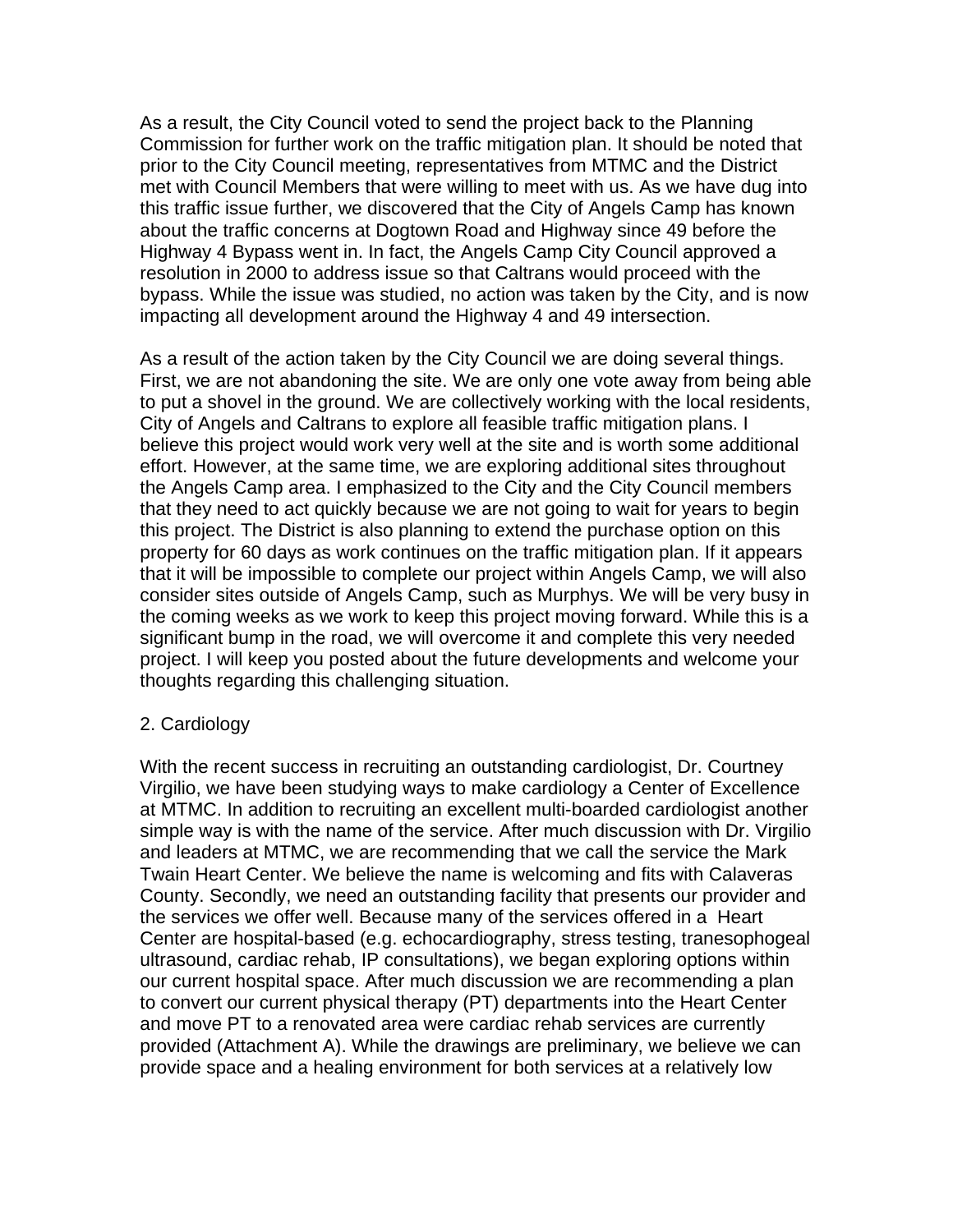renovation cost. Larry Cornish will review the plans (which were developed by Aspen Street Architects) at the June Board meeting.

It should be noted that while PT will shrink in size; we are planning new PT services in Angels Camp and Valley Springs, which will reduce their need for the space they currently occupy. Also, as we complete our clinic expansion project in Angels Camp and Valley Springs, Dr. Virgilio is planning to have clinic hours in both communities. This cardiology model follows the model we developed for our very successful Cancer Center. As we expand into new services it will take capital dollars and you will note that we are recommending a Capital Budget that includes the development of this new services.

#### 3. Community Health Needs Assessment

Included in your packet is a community health needs assessment (Attachment B) that was recently completed in conjunction with dignity health. The assessment was completed with the participation of several local agencies including the district, county health department, County Sheriff's Department, senior center, public schools, etc. The assessment identifies our strengths and opportunities to enhance the health of our greater community. This was the most participation we have ever had by our community and outcome was greatly enhanced. It should be noted that many of the local photos in this document were provided by Jacob Lewis. We will not be reviewing this document at our board meeting, but if you have any questions or comments regarding the assessment, please let me know.

#### **Financial Stewardship**

#### 1. FY2015 Operating and Capital Budgets

With the completion of our FY2015 Strategic Plan and approval by the Board last month, we are now presenting our proposed FY2015 Operating and Capital Budgets (Attachment C and D) for review and approval by the Board. It should be noted that our Operating Budget was approved by Dignity Health, but will now require some reworking as a result of MTMC moving to a new service area. This change will affect our corporate allocation, and hopefully reduce it as we were told that our new service area has lower overhead costs.

These budgets were developed based on the initiatives included in our Strategic Plan and also on the input received from our Medical Staff, Dignity Health and our employees. The initiative that continues to have the largest financial impact on MTMC is the planned recruitment of 10 new physicians in FY2015, to go along with 6 physicians we recruited in FY2014. This recruitment will increase our inpatient census, surgeries, outpatient volumes, etc., which will also increase our gross and net revenues. This growth is crucial as we continue to see our reimbursement levels decline and our costs increase.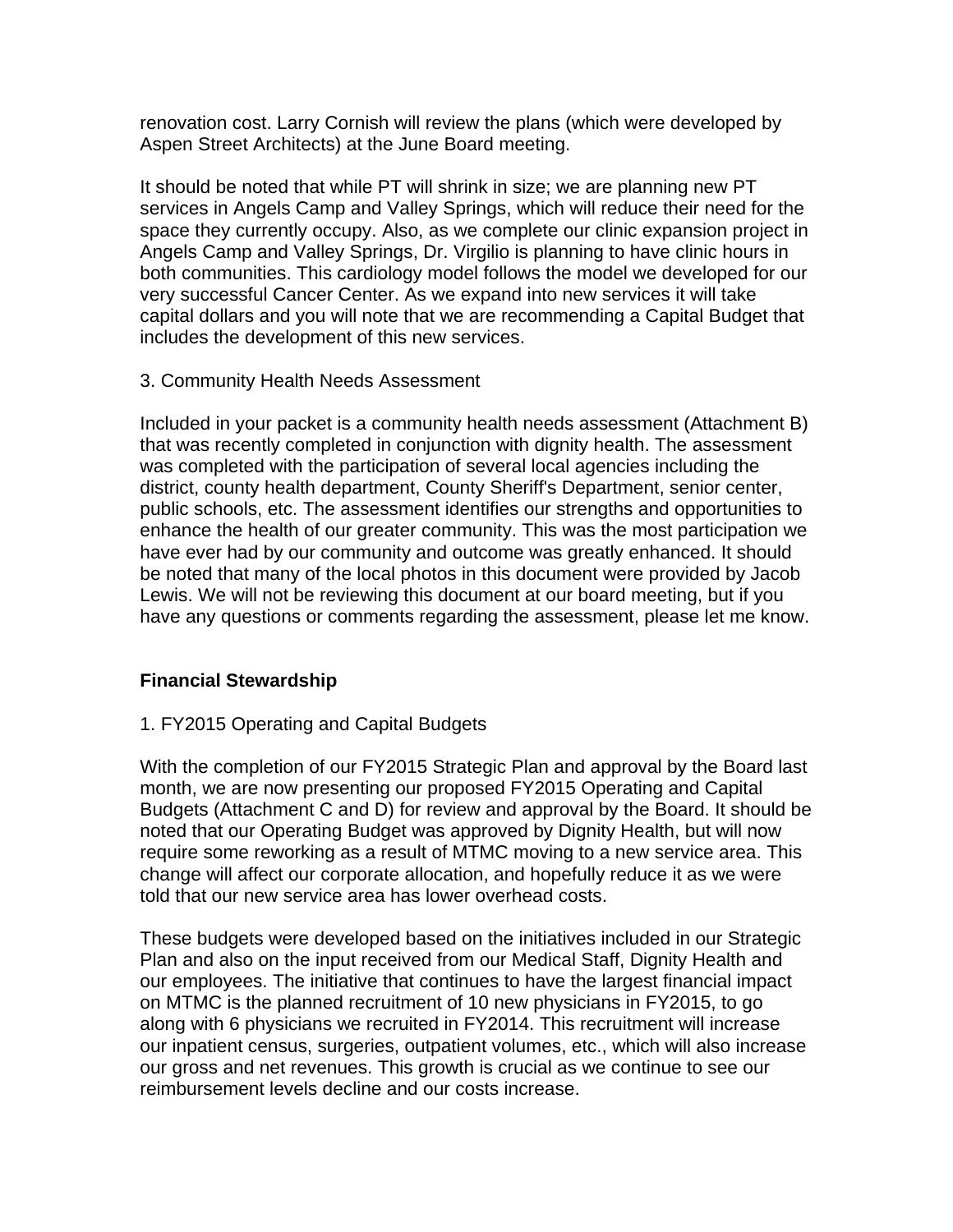We are projecting and planning for significant growth in providers and the services we offer at MTMC in FY2015 and beyond. As this growth occurs, we face several challenges. As we recruit new providers and launch new services, these additions will not be profitable immediately. In fact, it typically takes 2 to 5 years for new providers and services to become profitable. However, once they are mature, the returns on the investments are significant. Thus, as this growth occurs, one of our major challenges will be to closely monitor and control our expenses, especially salary costs. Because we currently have excess capacity, we are not planning to increase our full-time equivalents (FTE's) except for new services, physician growth and sustained growth beyond our capacity.

Despite these measures, we are proposing an Operating Budget for FY2015 with an operating loss of \$2.6 million and bottom line loss of \$839,614. While this budget was approved by Dignity Health, as I discussed last month. I believe we can and will strive to achieve break-even from operations and a bottom-line profit of \$466,587. While these figures fall short of our Financial Stewardship Pillar goal of achieving a 4% operating margin for FY2016, we are establishing the foundation that will enable us to achieve that lofty goal in the future

In addition to our proposed Operating Budget, we are also asking the Board to approve a Capital Budget for FY2015. A key to the long-term success of all hospitals is the ability to fund capital improvements (e.g. equipment, facility improvements), which enable them to stay technologically current and competitive in a very competitive industry. Fortunately, MTMC has experienced financial success in the past and has built up cash reserves that will enable it to invest in necessary capital improvements, now and in the future. However, we must continue to maintain positive margins in order to maintain these reserves. For FY2015 we are recommending capital expenditures totaling \$2.5 million (Attachment D).

Several significant projects are included in this total including the development of a Heart Center, expansion of GI services, the relocation and expansion of PT services, new patient monitors for the entire hospital and a new PACS system. In addition, we will be completing several significant projects from FY2014 including the installation of a 128 slice CT scanner, the Emergency Department facelift, a new roof for the original hospital and construction of the new Angels Camp Medical Center. We are also expecting to expend significant dollars in FY2015 (not yet determined by Dignity Health) on enhancing the overall healing environment throughout MTMC with new paint, floor coverings, etc. Capital expenditures at this level will enable us to reduce the average age of our facility and remain competitive.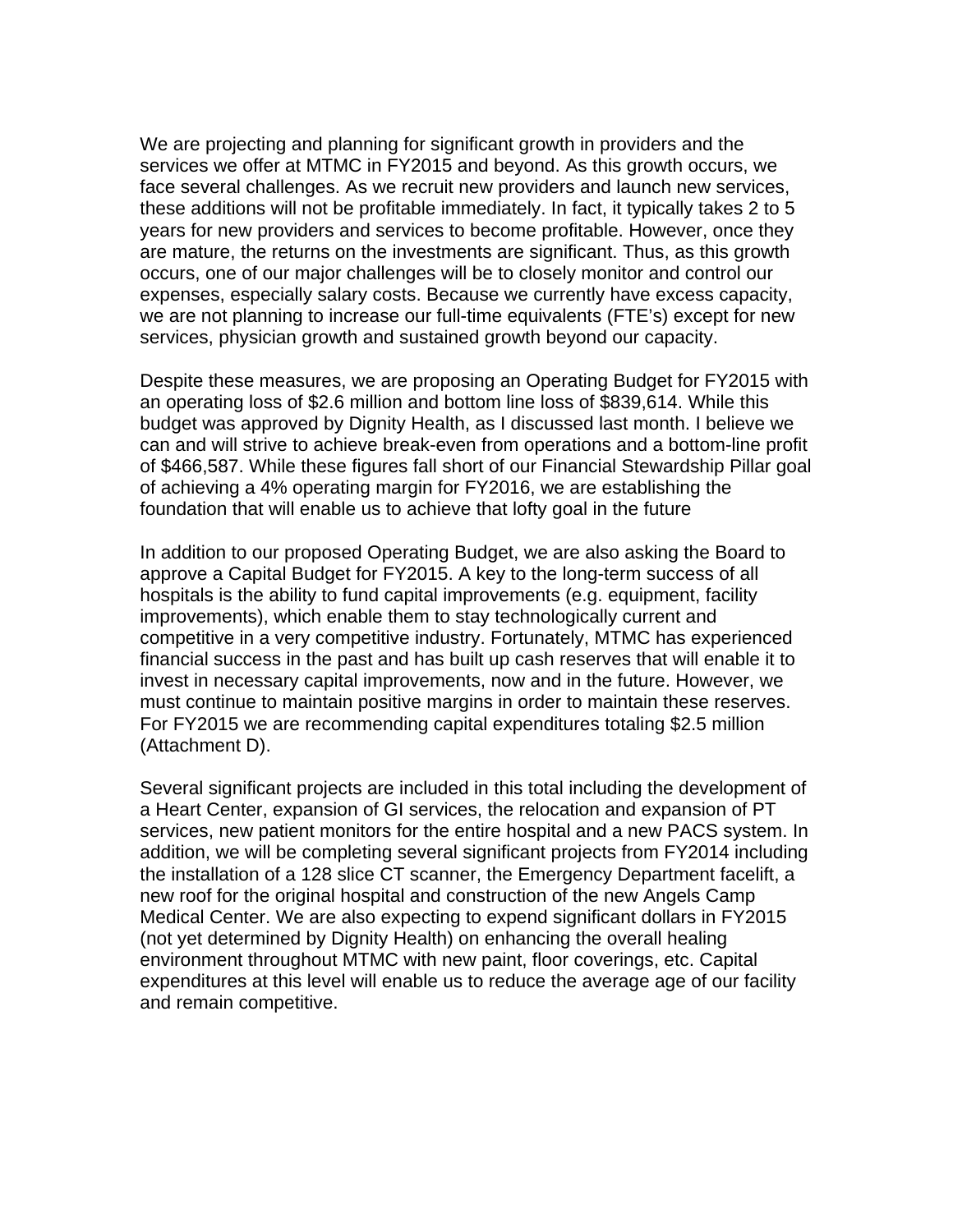# 2. Doris Barger Golf Outing

On June 9th the Seventh Annual Doris Barger Golf Outing was held at Greenhorn Creek Resort. The MTMC Foundation hosted the event and did a wonderful job. Participation in the event was once again very high and approximately \$23,500 was raised for the Angels Camp Medical Center Project. Participants in the event were very supportive of MTMC and are excited about our planned facility in Angels Camp and all the new physicians that are joining us. A huge thank you goes to Peggy Lucas and Paul Mundy for their outstanding leadership in organizing this wonderful event. I would also like to thank the Foundation Board and all the participants and financial supporters that helped make this great event! While the weather was a little warm, okay it was hot, at least it didn't rain and a good time was had by all. With this event and all recent pledges and donations, the Angels Camp Medical Center Capital Campaign has now received pledges and donations totaling \$1.7 million. Outstanding! Keep up the good work!

# **Medical Staff Development**

#### 1. Physician Recruitment

Our recruitment efforts continue at a very brisk pace. In the coming months will be joined by Drs. Faryan (family practice) McCoy (general surgery), Greenfeld (internal medicine/pediatrics), Anderson (pediatrics) and Virgilio (cardiology). In addition, we are currently in contract negotiations with a husband (Ob/GYN) and wife (psychiatrist) team that love the opportunities here and would like to raise there children here. We are also continuing discussions with a gastroenterologist and have a urologist visiting us this weekend. We definitely can and will continue to recruit outstanding physicians to Calaveras County.

#### **Employee Development**

#### 1. Employee Engagement Survey

Employee Development holds a very significant place in our organization and in our vision of success. We recognize that employee engagement, and dedication to MTMC and our patients will lead us to success. To that end, each year we survey our staff to identify what they like about MTMC and opportunities for improvement. This satisfaction/engagement survey is being completed at all Dignity Health hospitals in June. With a few days to go on the survey, I am pleased to report that over 80% of our staff have participated in the survey. At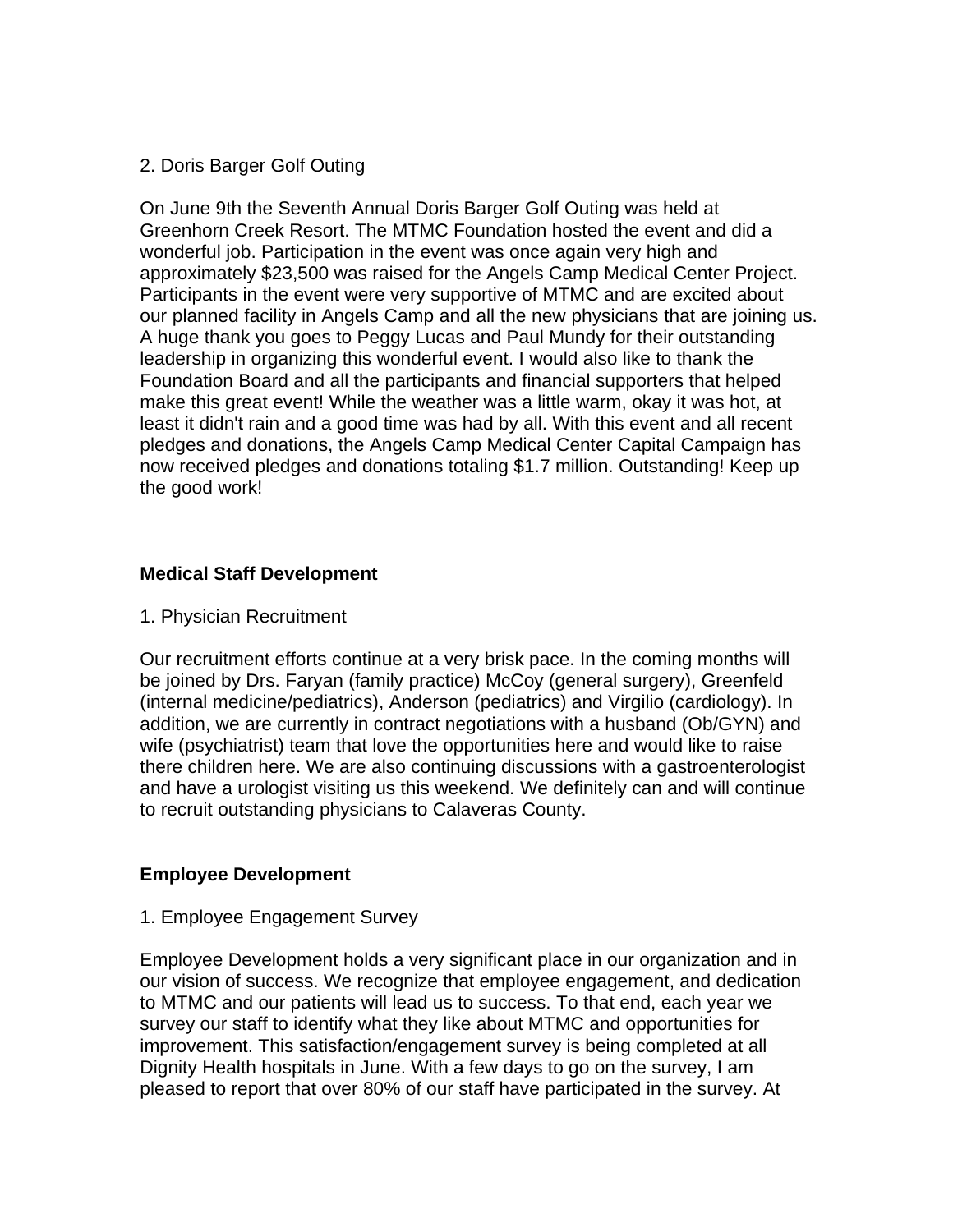our current level of participation, we are in the top 10 of all Dignity Health hospitals and we still have a chance to get to the top. I am proud of our staff and what we have accomplished this past year (Attachment E). With feedback from our staff we can improve our weaknesses and continue to grow our strengths. A big thank you to all of our staff members that participated in the survey and I look forward to working with our staff in 2015 as we continue our journey to make MTMC a great Medical Center!

## 2. Employee Open Forums

As a follow-up to the Lloyd Dean Open Forum held last month for 50 members of our team (employees, volunteers, Board members, physicians), Open Forums are being planned at MTMC to review highlights from Mr. Dean's visit. These forums will be held in late July or early August and will provide an opportunity for staff to meet my new boss, Mr. Jon Van Boening, the Senior Vice President of our new Service Area. We hope to have 85% of our staff attend an Open Forum to learn about the new direction of Dignity Health. As soon as we have firm dates and times for these events, we will communicate them to everyone through email, flyers, etc. Stay tuned.

# **Quality**

#### 1. Dignity Health Service Areas

This past week, Dignity Health announced that several changes were being made to their service area alignments (Attachment F). Effective July 1, MTMC will now be part of the Central California Service Area under the leadership of Jon VanBoening in Bakersfield. MTMC, St. Joseph's Medical Center (Stockton) and St. Joseph's Behavioral Health Center (Stockton) will be joining Mercy Medical Center, Merced and the three Dignity Health hospitals in Bakersfield (Bakersfield Memorial, Mercy Southwest, Mercy Hospital Bakersfield) in the newly named Central California Service Area. This should not impact MTMC in any significant way and we look forward to developing relationships with our new service area partners (e.g. Tele-health services with Sacramento will not change). We look forward to meeting Mr. VanBoening and his team in the coming weeks.

#### 2. Patient Safety First

Our statewide partnership with Anthem Blue Cross, National Health Foundation and the Regional Hospital Association; Patient Safety First……. A California Partnership for Health was recently awarded the esteemed Jon M. Eisenberg patient safety and quality award for our work in reducing early elective deliveries; hospital acquired infections and avoiding 3,576 deaths and more than \$63 million otherwise unnecessary hospital costs between 2009-2012 statewide. To honor and recognize the participating hospitals in our region including MTMC, Wellpoint